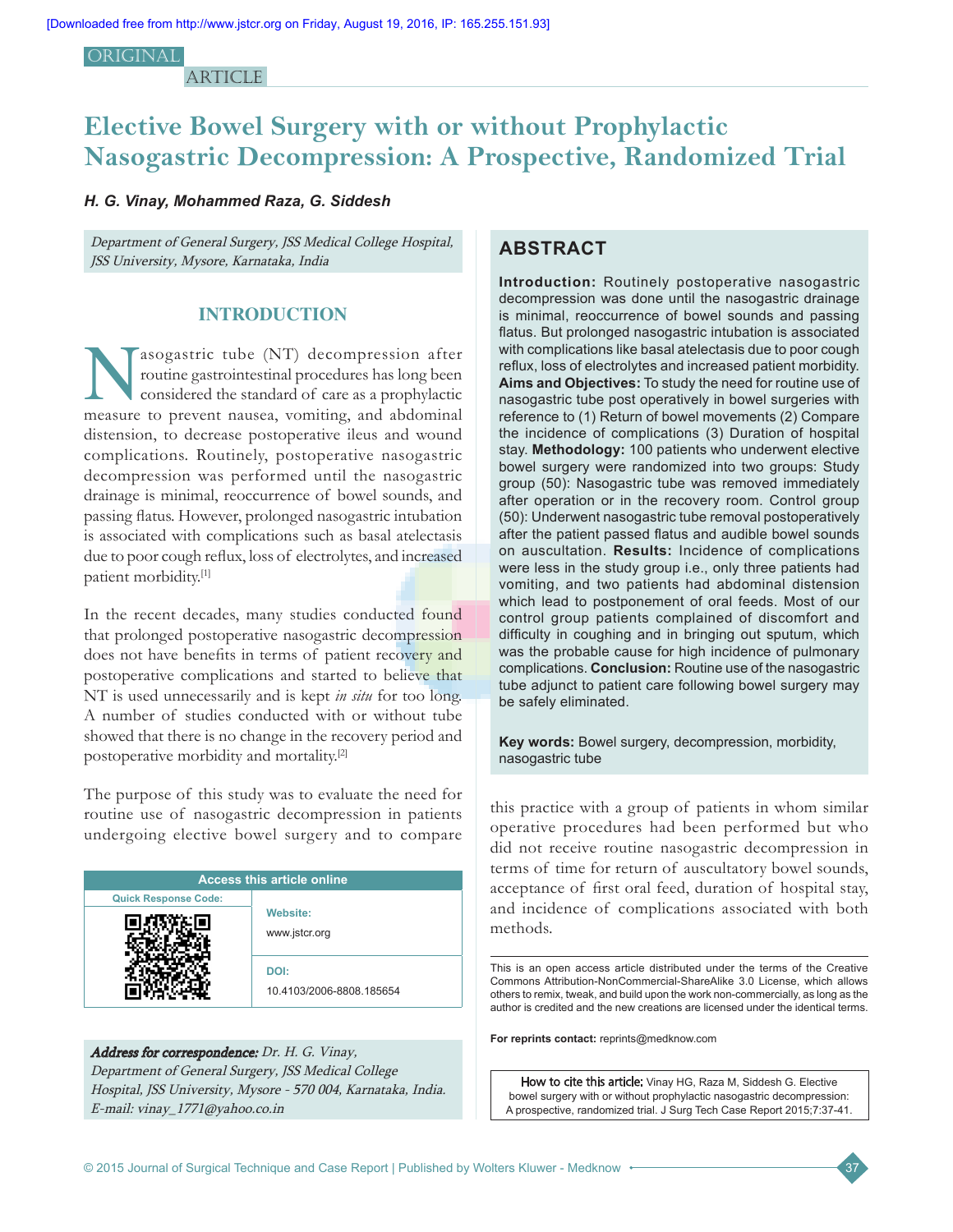Vinay, *et al*.: Prophylactic nasogastric decompression, a RCT

# **Aim**

To evaluate the need for routine use of nasogastric decompression in patients undergoing elective bowel resection and anastomosis.

# **Objectives**

- To access the return of bowel movements
- To compare the incidence of complications
- To compare the duration of hospital stay.

# **MATERIALS AND METHODS**

# **Data collection**

This was performed independently using a detailed study protocol and standardized data collection form. Data collected for each patient included age, sex, disease process, type of procedure, time to return of adequate bowel function, time to oral diet, length of postoperative hospital stay, need for reinsertion of the tube, as well as the presence or absence of the following complications such as nausea, vomiting, abdomen distension, prolonged postoperative ileus, respiratory complications, wound infection, and anastomotic leakage.

# **Study period**

October 2010 to September 2012.

# **Study design**

This was a prospective, randomized control study. A total of 100 patients who underwent elective bowel surgery were randomized into two groups.

# **Study group (50 patients)**

NT was removed immediate postoperative or in the recovery room.

# **Control group (50 patients)**

The control group underwent NT removal postoperatively after the patient passed flatus and audible bowel sounds on auscultation.

# **Inclusion criteria**

All patients who underwent elective bowel resection and anastomosis in the Department of General Surgery, JSS Medical College Hospital, Mysore, Karnataka, India, between October 2010 to September 2012.

# **Exclusion criteria**

- Inflammatory bowel disease
- Paralytic ileus
- Unconscious, sedated patients
- Patients intubated, for more than 24 h
- Known chronic obstructive pulmonary disease patients.

# **Methods**

Informed consent was obtained from all patients participating in this study. All patients who underwent elective bowel resection and anastomosis in our hospital were randomized by serial randomization. The study group mandated NT removal at immediate postoperative period or in the recovery room. Patients were stratified by age, sex, and type of procedure, and serial randomizations were performed by taking every alternate case into study and control groups. The control group required NT removal based on traditional criteria. This criterion included that the patient pass flatus, return of bowel sounds by auscultation in the right iliac fossa, absence of emesis, and no increasing abdominal discomfort. All patients were preoperatively inserted with a 16-Fr NT and secured by plaster to the nose after documenting position in the stomach by auscultation. All patients were given liquid diet after removal of NT and were advanced to a regular diet as tolerated.

# **Statistical analysis**

- 1. Descriptive statistics: The descriptive procedure displays univariate summary statistics for several variables in a single table and calculates standardized values (*Z‑*scores). Variables can be ordered either by the size of their means (in ascending or descending order), alphabetically, or by the order in which you select the variables (the default)
- 2. Chi-square test: The Chi-square test was applied for univariate analysis of categorical data, and the Poisson linear regression model was applied to test the number of events occurring in a fixed period between the two groups
- 3. Cross tabulations (contingency table): The crosstabs procedure forms two-way and multi-way tables and provides a variety of tests and measures of association for two-way tables. The structure of the table and whether categories are ordered determine what test or measure to use
- 4. Independent samples *t*-test: The independent samples *t*-test procedure compares means for two groups of cases. Ideally, for this test, the subjects should be randomly assigned to two groups so that any

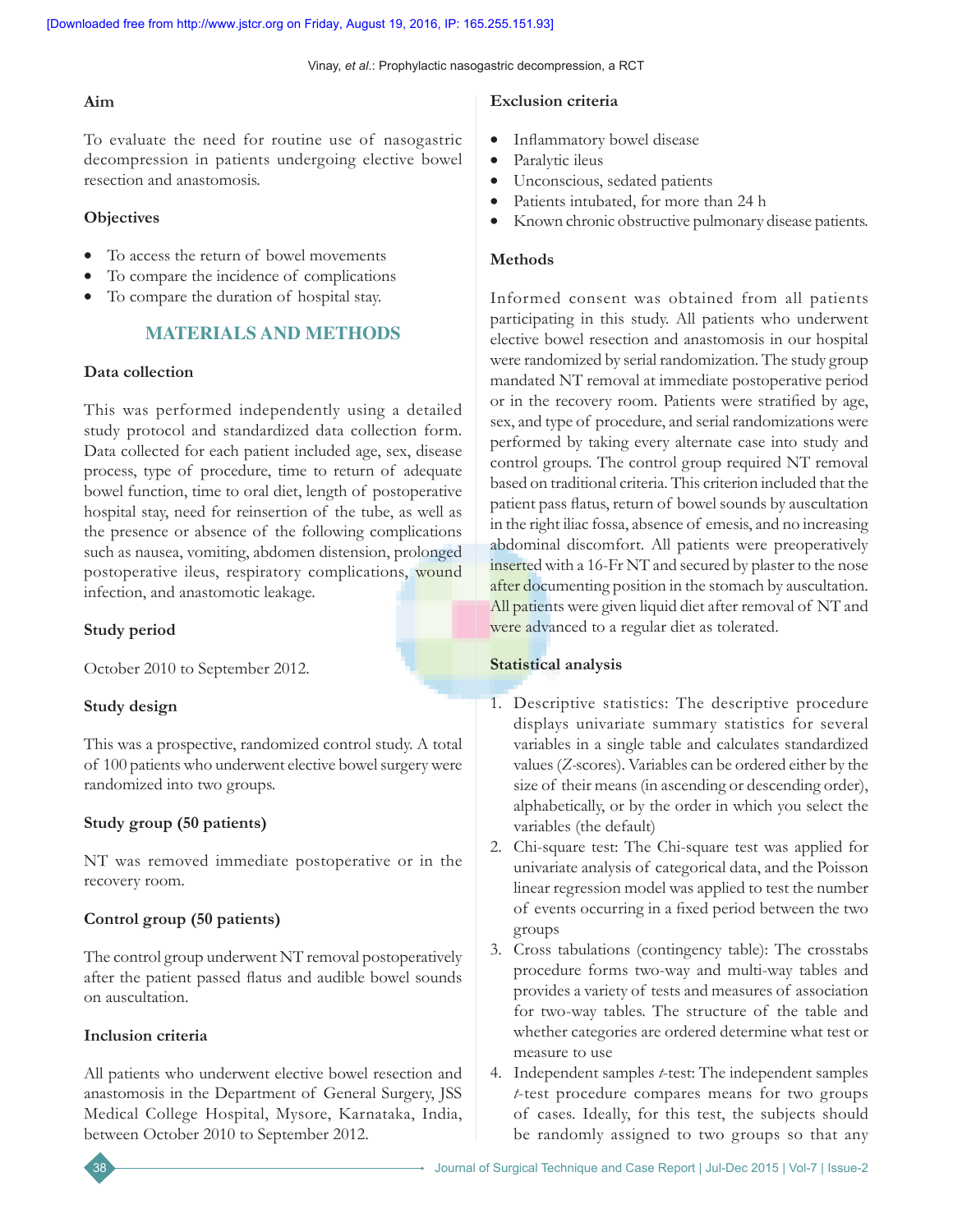difference in response is due to the treatment (or lack of treatment) and not to other factors.

The statistical operations were performed through SPSS (Statistical Presentation System Software) for Windows, Version 16.0 (SPSS, 1999. SPSS Inc., New York, USA). *P* < 0.05 was considered statistically significant.

### **Observation and analysis**

The two groups showed statistical homogeneity of their baseline characteristics. The mean age of the patients recruited in the different groups was comparable. There were 19 male and 31 female patients in the study group and 18 male and 32 female patients in the control group. The age ranged from 18 to 75 years in our study, which was statistically comparable between the two groups. The surgical procedures were stratified into three groups,which included small bowel resection, large bowel resection, and other procedures [Table 1]. Other procedures included choledocojejunostomy with Roux-en-Y anastomosis, Roux-en-Y hepaticojejunostomy, and longitudinal pancreaticojejunostomy with Roux-en-Y anastomosis. The time of removal of NT in the study group was constant, whereas it varied in the control group depending on auscultatory finding of bowel sounds and passage of flatus. The time of removal of NT in the control group ranged from 2 to 6 days.

The postoperative day when the first bowel sound was heard was noted in the patients of two groups. The first bowel sound postoperatively was heard earlier (2.02 days) in the study group as when compared to the control group (2.96 days). The patients in the study group tolerated the first feed earlier (3.14 days) as when compared to that of the control group (4.80 days). The mean duration of hospital stay postoperatively was around 15.26 days in the study group whereas it was 17.04 in the control group [Tables 2 and 3]. The complications encountered in the patients of the two groups were distension of the abdomen, pneumonia, anastomotic site leak, electrolyte imbalance, septicemia, and vomiting [Graph 1 and Table 4].

The incidence of complications was less in the study group, i.e., two patients had vomiting, two abdominal distension, and one anastomotic leak. One patient in the control group had vomiting, one patient ended with anastomotic leak while four patients developed pneumonia; two had electrolyte imbalance and one septicemia. Four patients in our study group and one patient in the control group required reinsertion of NT due to persistent vomiting, anastomotic leak, and abdominal distension. Two patients in our study and one patient in the control group required

#### **Table 1: Demographics and general considerations of the patients**

|                       | Study<br>$qroup (n=50)$ | Control<br>$qroup (n=50)$ | Contingency<br>coefficient | P     |
|-----------------------|-------------------------|---------------------------|----------------------------|-------|
| Gender                |                         |                           |                            |       |
| Male                  | 19                      | 18                        | 0.021                      | 0.836 |
| Female                | 31                      | 32                        |                            |       |
| Mean age (years)      | 47.76                   | 44.64                     | 0.131                      | 0.625 |
| Surgical procedure    |                         |                           |                            |       |
| Small bowel resection | 15                      | 23                        | 0.173                      | 0.215 |
| Large bowel resection | 27                      | 19                        |                            |       |
| Others                | 8                       | 8                         |                            |       |

### **Table 2: Postoperative course**

|                                         | Mean+SD           | <b>SE</b> | P     |
|-----------------------------------------|-------------------|-----------|-------|
| Duration of gastric decompression (day) |                   |           |       |
| Study group                             | 1±0.000           | 0.000     | 0.000 |
| Control group                           | $3.60 \pm 1.178$  | 0.167     |       |
| Time to first bowel sound (day)         |                   |           |       |
| Study group                             | $2.02 + 0.622$    | 0.088     | 0.000 |
| Control group                           | $2.96 \pm 0.669$  | 0.095     |       |
| Time to first oral intake (day)         |                   |           |       |
| Study group                             | $3.14 \pm 0.881$  | 0.125     | 0.000 |
| Control group                           | 4.80±1.125        | 0.159     |       |
| Mean hospital days                      |                   |           |       |
| Study group                             | $15.26 \pm 5.009$ | 0.708     | 0.062 |
| Control group                           | 17.04±4.389       | 0.621     |       |
|                                         |                   |           |       |

SD – Standard deviation; SE – Standard error

### **Table 3: Independent samples** *t***‑test**

|                                            |           | t-test for equality      |                 |  |
|--------------------------------------------|-----------|--------------------------|-----------------|--|
|                                            | t         | Significant (two-tailed) | Mean difference |  |
| Duration of gastric<br>decompression (day) | $-15.606$ | 0.000                    | $-2.60$         |  |
| Time to first bowel<br>sound (day)         | $-7.275$  | 0.000                    | $-0.94$         |  |
| Time to first oral<br>intake (day)         | $-8.216$  | 0.000                    | $-1.66$         |  |
| Mean hospital days                         | $-1.890$  | 0.062                    | $-1.78$         |  |

### **Table 4: Postoperative complications**

|                       | Study group<br>$(n=50)$ | Control group<br>$(n=50)$ | Contingency<br>coefficient | P     |
|-----------------------|-------------------------|---------------------------|----------------------------|-------|
| Vomiting              | 3                       | $\mathbf{1}$              | 0.102                      | 0.307 |
| Abdominal distension  | $\overline{2}$          | $\circ$                   | 0.141                      | 0.153 |
| Anastomotic site leak | $\mathbf{1}$            | $\mathbf{1}$              | 0.000                      | 1.000 |
| Pneumonia             | O                       | 4                         | 0.200                      | 0.041 |
| Electrolyte imbalance | O                       | $\overline{2}$            | 0.141                      | 0.153 |
| Septicemia            | O                       | $\mathbf{1}$              | 0.100                      | 0.315 |
| Overall               | 6                       | 9                         | 0.303                      | 0.120 |

reinsertion of NT due to persistent vomiting, anastomotic leak, and abdominal distension.

# **DISCUSSION**

Levin introduced NT in 1921.[3] In 1926, Iver *et al*. demonstrated that postoperative distension of abdomen is

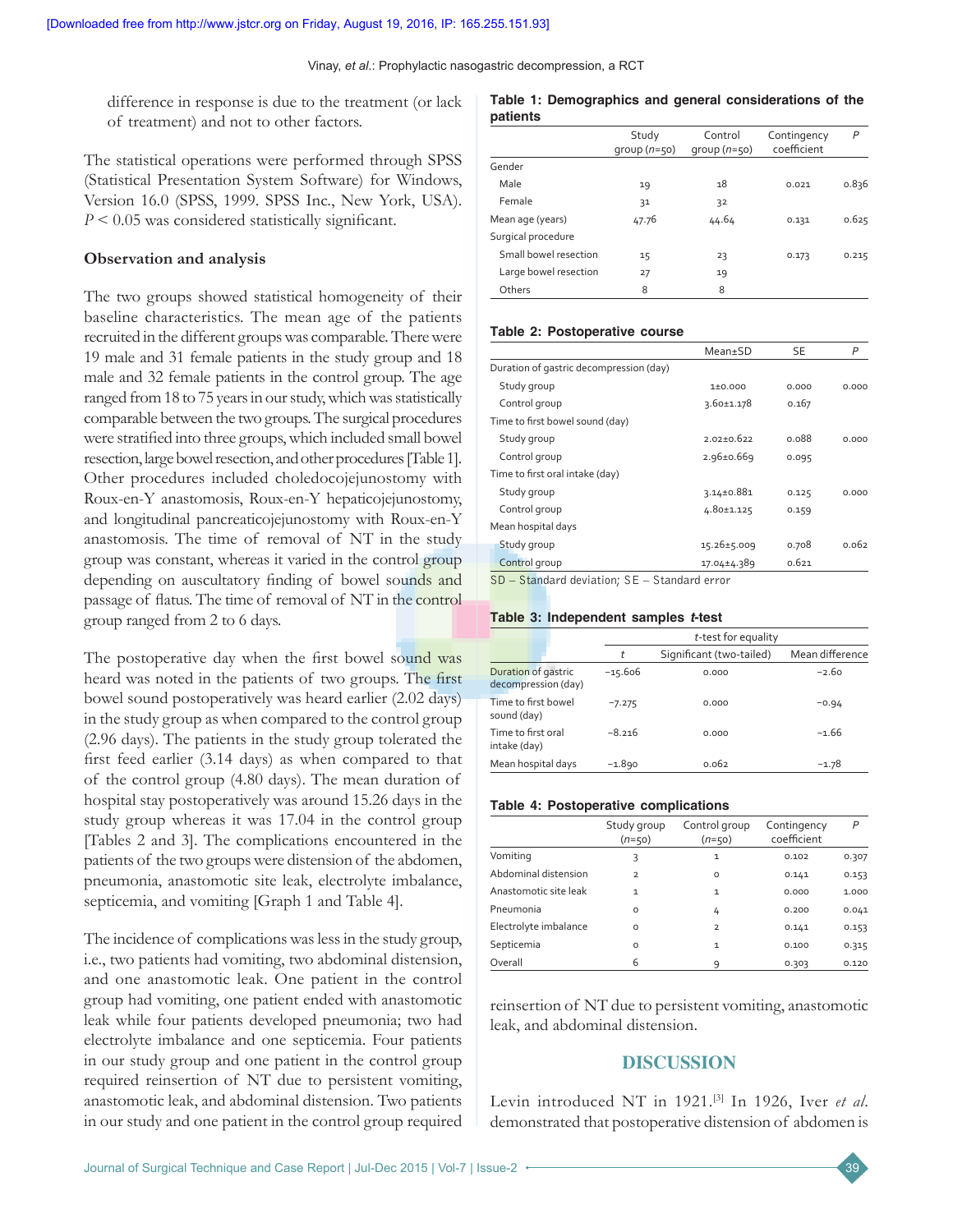

**Graph 1:** Graphical representation of postoperative complications

a result of swallowed air and could be prevented by NT.[4] Wangesten and Paine in the 1930's popularized the use of NT after gastric as well as other forms of intra-abdominal operations.[5] The dictum remained essentially unchanged until 1963 when Garber stated that routine use of nasogastric decompression after surgery was not only unnecessary but also accompanied with complications, specifically related to its use.<sup>[6]</sup>

In our study group, NT was removed immediately after surgery or in the recovery room, and in the control group, the time of removal of NT ranged from 2 to 6 days with a mean of 3.60 days. The time of first bowel sound heard by auscultation was 2.02 days in the study group and 2.96 days in the control group. The time of first heard bowel sound was earlier in the study group. Similar results were found with Cheadle *et al*.,<sup>[7]</sup> where patients were randomized into four groups. Group l had NT and received placebo, Group 2 had NT and received cimetidine, Group 3 had no NT and placebo, and Group 4 had no tube and received placebo. The first bowel sounds were heard 3.20 days in no tube group and 3.6 days in tube group. The study group tolerated oral feeds earlier, i.e. 3.12 days (1–4 days) when compared to the control group 3.70 days (2–6 days). When compared to a meta-analysis published by Key and Sawyers,[8] where selective nasogastric decompression (NT placed only when required) versus routine nasogastric decompression, the selective group accepted oral feeds 3.52 days and 4.59 days, respectively. Tanguy *et al*. has concluded routine gastric decompression neither hastens the return of bowel function nor diminishes the incidence of postoperative nausea and vomiting.[9] Wolff *et al*., though reported an increase in the incidence of nausea and vomiting in their patients, concluded that routine nasogastric decompression is not warranted.<sup>[10]</sup> The duration of hospital stay was less in our study group (15.26 days) compared to control group (17.04 days).

All the patients were discharged when the surgeon felt that the patients were fit for discharge. In some patients, the hospital stay was prolonged due to postoperative

wound or pulmonary infections. Most of the patients in our control group complained of discomfort and unpleasant sensation due to the tube in the nose, and they also complained of inability to bring out the sputum and difficulty in coughing due to the tube *in situ*. The tube *in situ* also causes lax lower esophageal sphincter which in turn results in increased reflux and higher chances of aspiration. Perhaps, this was the main reason for increased incidence of complications. In the control group, four patients had pneumonia, one had vomiting, one patient ended with anastomotic leak, one patient developed septicemia, and two had an electrolyte imbalance. Only three patients had vomiting, one anastomotic leak, and two patients had abdominal distension which leads to postponement of oral feeds. In Cheadle *et al*. [7] study with similar group of patients, five patients in no tube group and eleven patients in the tube group had pneumonia. Colvin *et al*. [11] and Racette *et al*. [12] reported significant increases in gastric distention over the intubated control group, and Wolff *et al*. [10] reported a similar increase in the incidence of nausea and vomiting in their patients. In the study group patients, the expenditure during hospital stay was also reduced due to less intravenous drugs and fluids.

### **CONCLUSION**

In summary, our findings indicate that the prophylactic use of NT decompression offers no patient benefit that would offset the discomfort and potential morbidity associated with its use, and it can therefore be safely omitted as a routine adjunct to bowel surgery. Decompression can be reserved only for patients who require treatment for persistent symptoms postoperatively, thereby sparing the vast majority this unpleasant treatment measure.

### **Financial support and sponsorship**

Nil.

### **Conflicts of interest**

There are no conflicts of interest.

# **REFERENCES**

- 1. Hanselman RC, Meyer RH. Complications of gastrointestinal intubation. Int Abstr Surg 1962;114:207-22.
- 2. Bauer JJ, Gelernt IM, Salky BA, Kreel I. Is routine postoperative nasogastric decompression really necessary? Ann Surg 1985;201:233-6.
- 3. Levin AI. A new gastroduodenal catheter. JAMA 1921;76:1007-9.
- 4. McIver MA, Benedict EB, Cline JW. Postoperative gaseous distension of